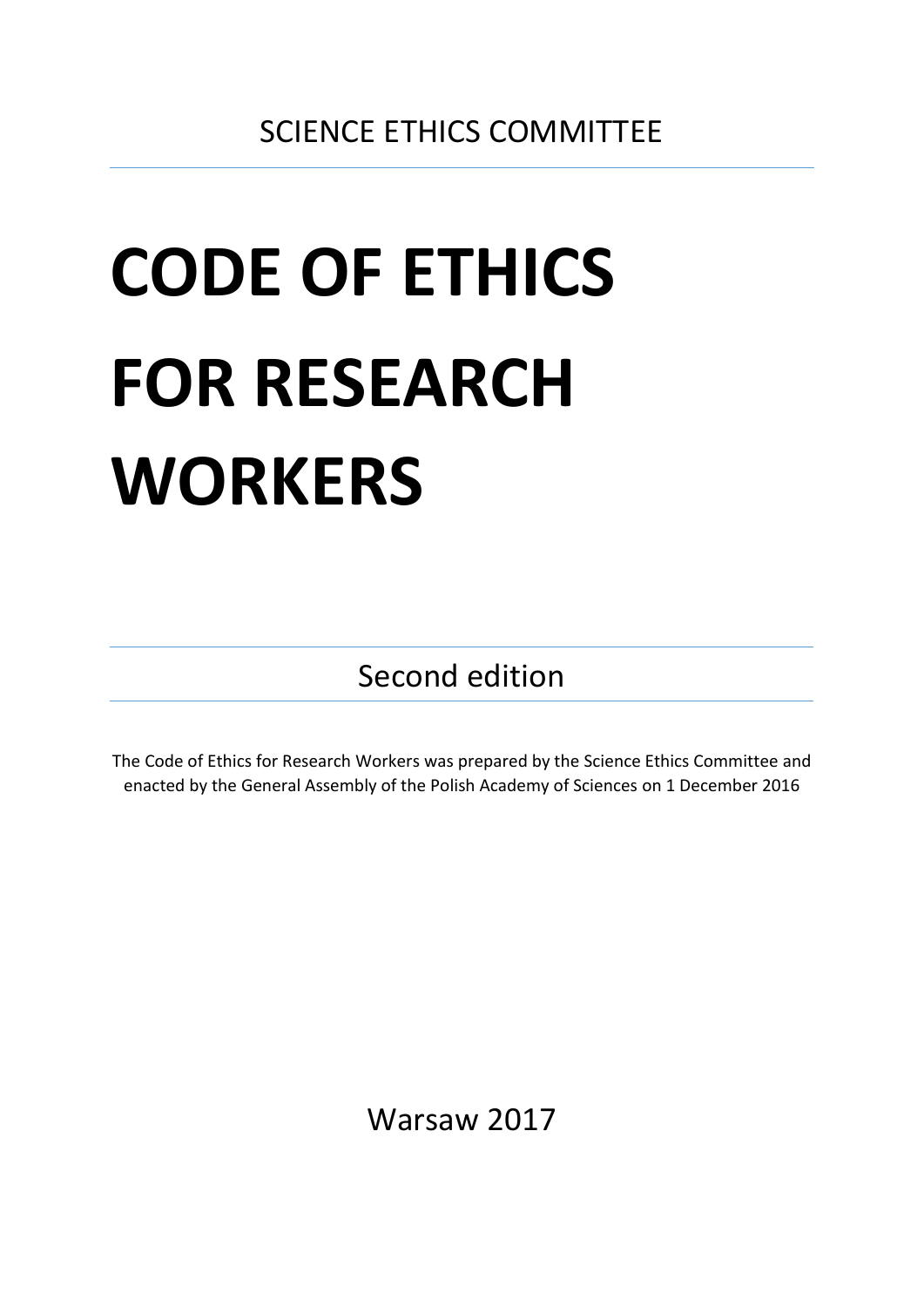# **TABLE OF CONTENTS**

- 1. PREAMBLE
- 2. UNIVERSAL PRINCIPLES AND ETHICAL VALUES IN RESEARCH WORK
- 3. GOOD RESEARCH PRACTICES
	- 3.1. Research data management practices
	- 3.2. Research procedures
	- 3.3. Authorship and publication practices
	- 3.4. Peer review and assessment practices
	- 3.5. Training new scientists
	- 3.6. Public relations practices
	- 3.7. Avoiding conflict of interest
- 4. UNRELIABILITY IN SCIENTIFIC RESEARCH
	- 4.1. Gross violations of ethics in science
	- 4.2. Other types of research misconduct
	- 4.3. General guidelines for uncovering scientific unreliability

#### 5. APPENDICES

Appendix 1. Guidelines for dealing with breach of the principles

of reliability in science

- 1. Procedure for reporting allegations of research misconduct
- 2. Investigation procedure
- 3. Disciplinary procedure
- 4. Opinions of the Science Ethics Committee

Appendix 2. Practices in international research cooperation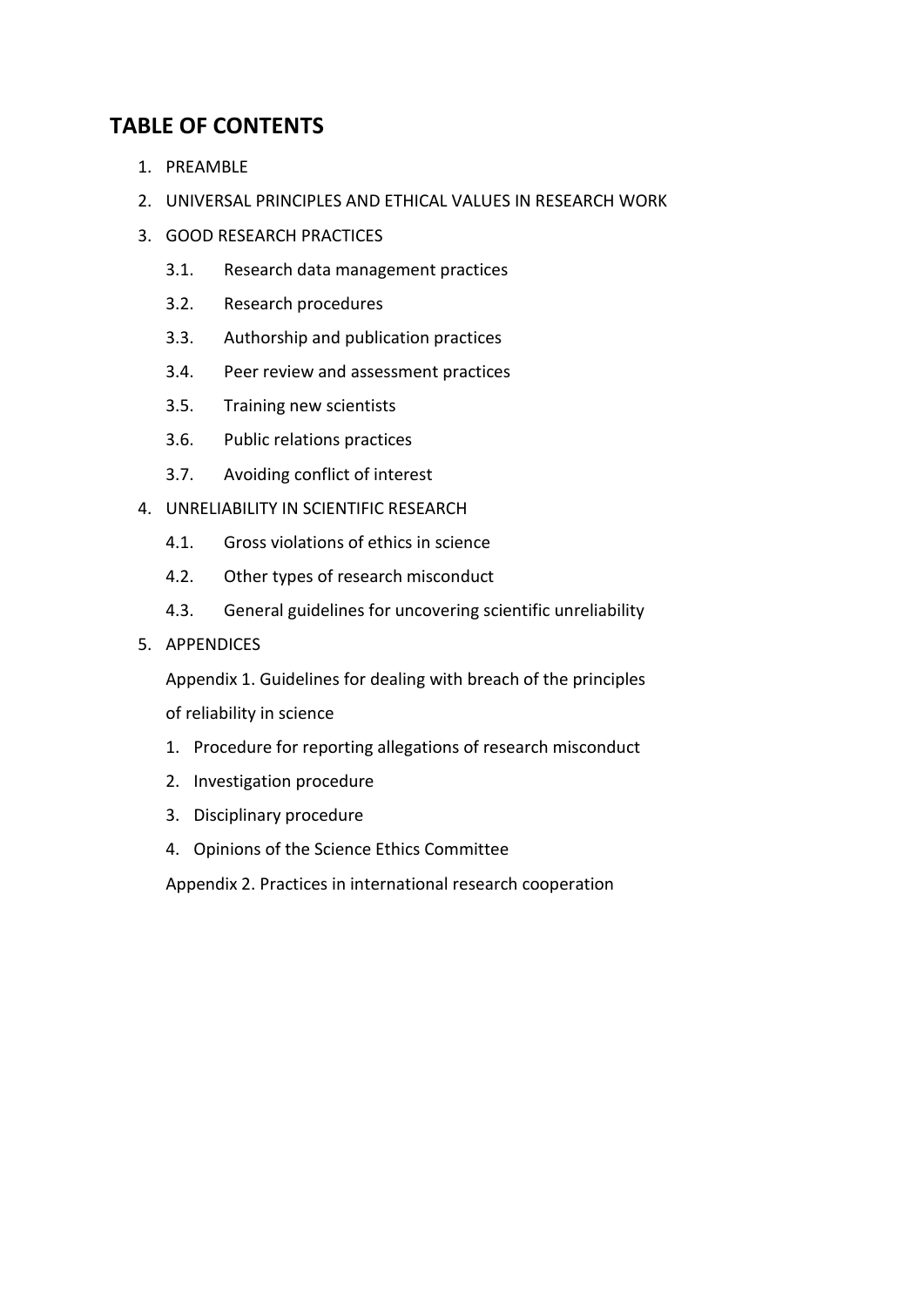# **1. PREAMBLE**

- 1. The Code of Ethics for Research Workers is based on basic ethical principles, which are thought to be natural and universally applicable within our cultural circle. Recognition of these principles was adopted as a foundation, without the need to analyse the source of this conviction. The respect for human dignity and life in all its manifestations, truthfulness, honesty, the obligation to respect commitments, the right to freedom of belief and ownership are the fundamental principles of ethics. A person's ethical guardian is a conscience, while the assessments of facts and external actions that violate the good of others is subject to the judgement of credible bodies.
- 2. Ethical values, standards of research integrity and good practices in research highlight the ethical and social responsibility of scientists. Scientists must be aware of their particular responsibility to society and to the whole of humanity.
- 3. The Code of Ethics for Research Workers presents principles introduced by the scientific community in the belief that the primary duty of a researcher is to adhere to the established principles and honesty in scientific work. This Code of Ethics defines criteria for good practices and ethical violations in research work and establishes the procedures, which should be used in case scientific dishonesty is uncovered. Changing external and internal circumstances, such as the massification of higher education, increasing number of researchers, the need to apply for research funding, parametric assessment of researchers and scientific institutions and conflicts of interest associated with the commercialisation of research results, all these prompt us to pay special attention to the intensifying in recent years phenomena such as courtesy reviews, plagiarism, multiple-job holding (moonlighting), unjustified citing of works, using institutional resources for one's own personal benefit.
- 4. Perpetuating high standards in science is of crucial importance not only to maintain the inner coherence of science but also for its credibility and social authority. In order to sustain public trust in the scientific enterprise, scientific community must show greater concern for the authority entrusted to them and should not give in to any pressure.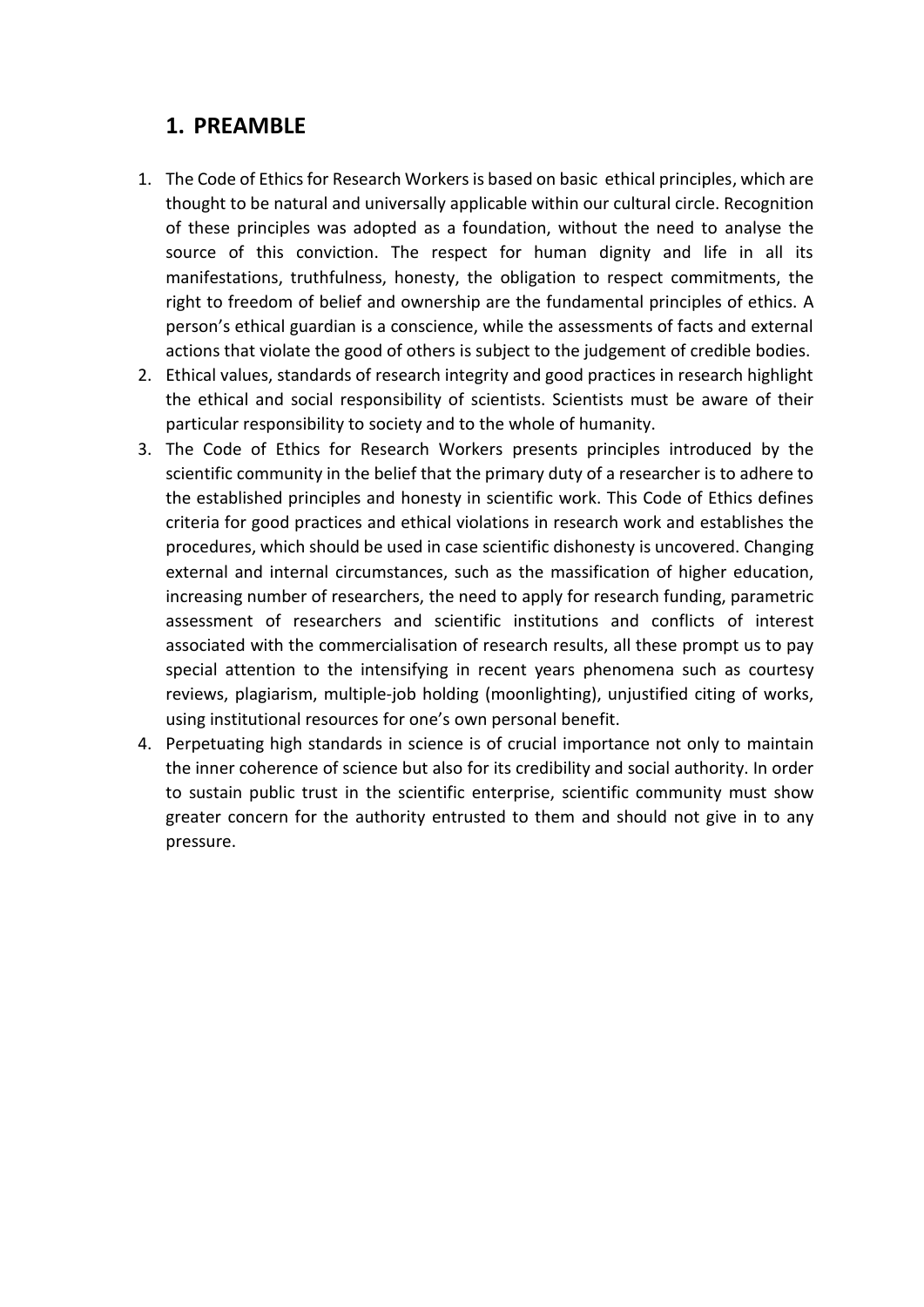# **2. UNIVERSAL PRINCIPLES AND ETHICAL VALUES IN RESEARCH WORK**

Basic, universal principles and ethical values on which the integrity and credibility of science is based relate to the representatives of all scientific disciplines, without exception. Researchers, universities, scientific institutions, funding agencies and all other bodies that help scientific community to connect openly with each other and the outside world should adhere to these principles.

These principles include:

- 1. conscientiousness in: presenting goals and intentions of planed or performed research, presenting research methods and procedures as well as interpretations of obtained results, providing information on possible threats, anticipated benefits and practical applications;
- 2. credibility in conducting research, criticism towards one's own results, meticulousness, attention to detail and great care in presenting research results;
- 3. not using scientific authority when speaking on topics from outside one's area of competence;
- 4. objectivity: interpretations and conclusions must be founded on facts, verifiable reasoning, and data capable of proof and secondary review;
- 5. independence from commissioning or interested parties (free from any external influence), from political, ideological and economic pressure groups;
- 6. openness in: discussions with other scientists on their own research, which is one of the key conditions for progress in science, contributing to public knowledge through publication of the findings, honest communication to the general public;
- 7. transparency in the handling of research data that guarantees data and materials availability after publication;
- 8. duty of care for the participants and the subjects of research; research on living creatures should only be conducted where necessary (with the consent of the appropriate bioethics commissions) and should always rest on the principles of respect for human dignity and animal rights;
- 9. fairness and reliability in: evaluating works of other researchers, giving credit where credit is due by providing correct citation and reference information;
- 10. courage to oppose views that are contrary to scientific knowledge and practices incompatible with the principles of scientific reliability;
- 11. concern for future science generations manifested through giving young researchers opportunity to develop their scientific skills and instilling in them binding standards and ethical norms.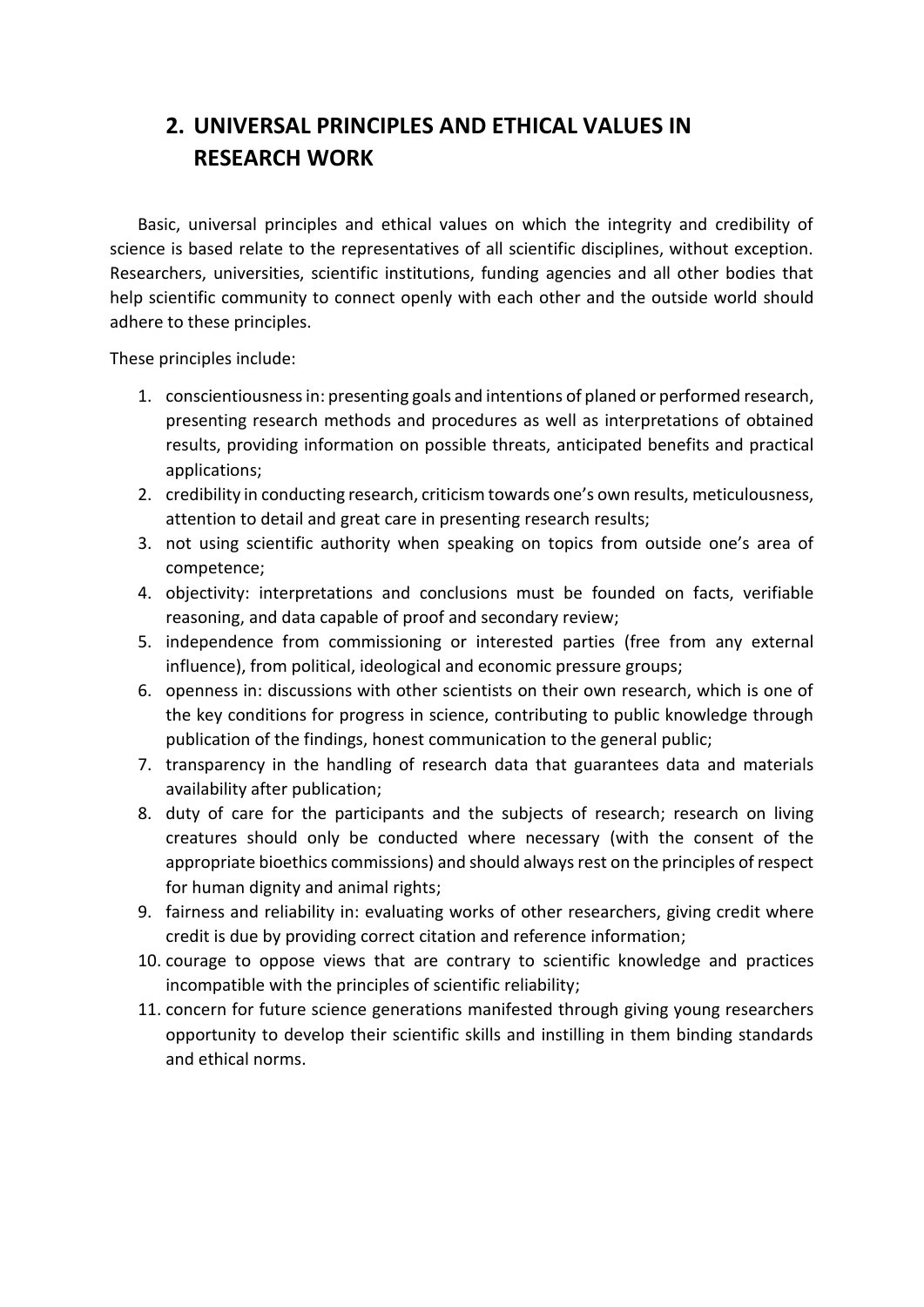# **3. GOOD RESEARCH PRACTICES**

The term "good research practice" covers detailed and universally understood rules of appropriate conduct that are possible to introduce in individual research units. These rules refer to the way a research work is carried out, presented and evaluated, and are created to ensure that ethical requirements are met. Each researcher from the very beginning of his or her career should be aware of the rules and the consequences of violating them.

The responsibility for promoting and adhering to good research practice is shared by the whole research community, including participants of the research process, scientific institutions, and governmental and non-governmental organisations operating within the field of science.

The following categories of good research practices are distinguished:

- 1. Research data management
- 2. Research procedures
- 3. Authorship and publication
- 4. Peer review and assessment
- 5. Training new scientists
- 6. Public relations
- 7. Avoiding conflict of interest

These practices may be subject to cultural differences; definitions, traditions, legislative regulations and institutional provisions may vary significantly over scientific disciplines. Therefore, each research unit should, if necessary, propose amendments to these practices or create its own set of good research practices to comply with its legal requirements and traditions. This also applies to the institutions that sponsor research, as well as scientific publications. Lack of internal rules of conduct undermines the credibility of the institution.

### **3.1. RESEARCH DATA MANAGEMENT PRACTICES**

All original research data, that is primary data on which publications have been or will be based, in some cases samples or materials derived from the ongoing research, should be welldocumented and safely archived to keep data from being manipulated, and to make data accessible for future reference for a period of time adequate for a given discipline of science.

#### **3.2. RESEARCH PROCEDURES**

1. All research studies should be preceded by the risk and consequences analysis to foresee how research results may affect society and the environment.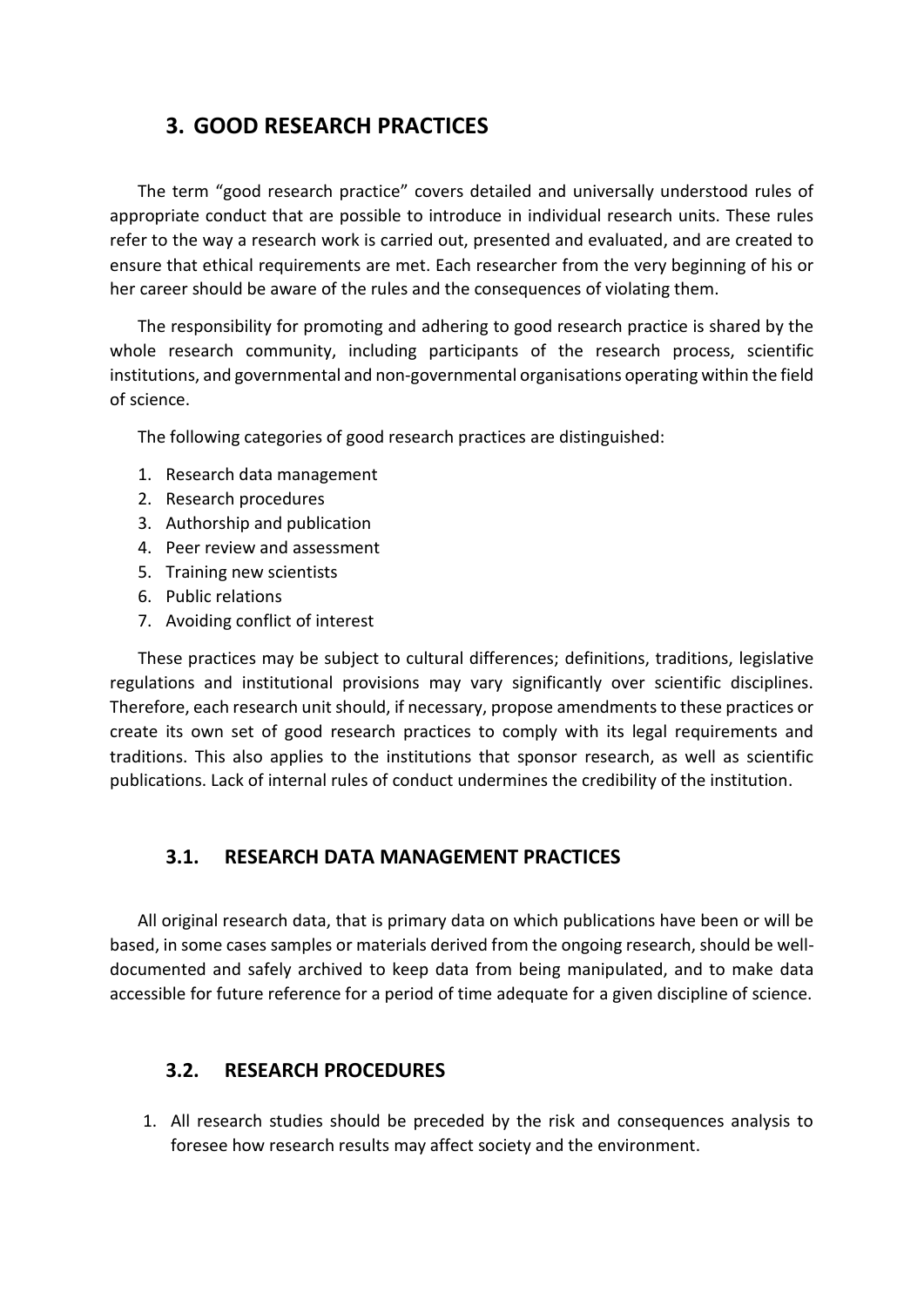- 2. When applying for research funding researchers should formulate realistic goals and make every effort to accomplish them.
- 3. Special care should be taken in the case of research studies carried out on human subjects. Human dignity and an individual's autonomy must be respected.
- 4. All research subjects, be they living organisms, the environment or cultural objects, should be handled with respect and care.
- 5. The health, safety or welfare of a community or of collaborators should not be compromised.
- 6. Researchers should be aware of the need for a balanced management of research funding.
- 7. Research sponsors should be alerted to the ethical and legal obligations that bind researchers, and to possible restrictions this may imply.
- 8. In special, justified cases, confidentiality of data or research findings should be respected by the researcher, when it is legitimately required by the client or employer.

## **3.3. AUTHORSHIP AND PUBLICATION PRACTICES**

- 1. Researcher should publish the results and interpretations of his or her research in an honest, transparent and accurate manner, so that other researchers could elaborate on the findings or replicate them.
- 2. Authorship must be based solely on substantial intellectual contribution to the research. This includes: significant contribution in initiating scientific idea, formulating conceptions, designing research, significant share in data acquisition, in the analysis and interpretations of data and in drafting the article or revising it critically for intellectual content.
- 3. Acquisition of funding, provision of technical assistance or materials, the collection of data, general supervision of the research group, by themselves, do not justify authorship. All authors are fully responsible for the content of the publication, unless it is specified they are responsible only for a specific part of the study within their speciality. When listing authors and their affiliations, it is appropriate to mention what was the nature of their contribution to the research.
- 4. Sequence of authors should be consistent with the existing customs in a given scientific discipline and agreed by all, ideally at the start of the project.
- 5. Intellectual contributions of others that have influenced the reported research should be appropriately acknowledged.
- 6. Financial or other types of support for research should be properly mentioned and acknowledged.
- 7. Publication of the same (or substantial parts of the same) work in different journals is acceptable only with the consent of the editors of the journals and where proper reference is made to the first publication. In the author's CV such related articles must be mentioned as one item.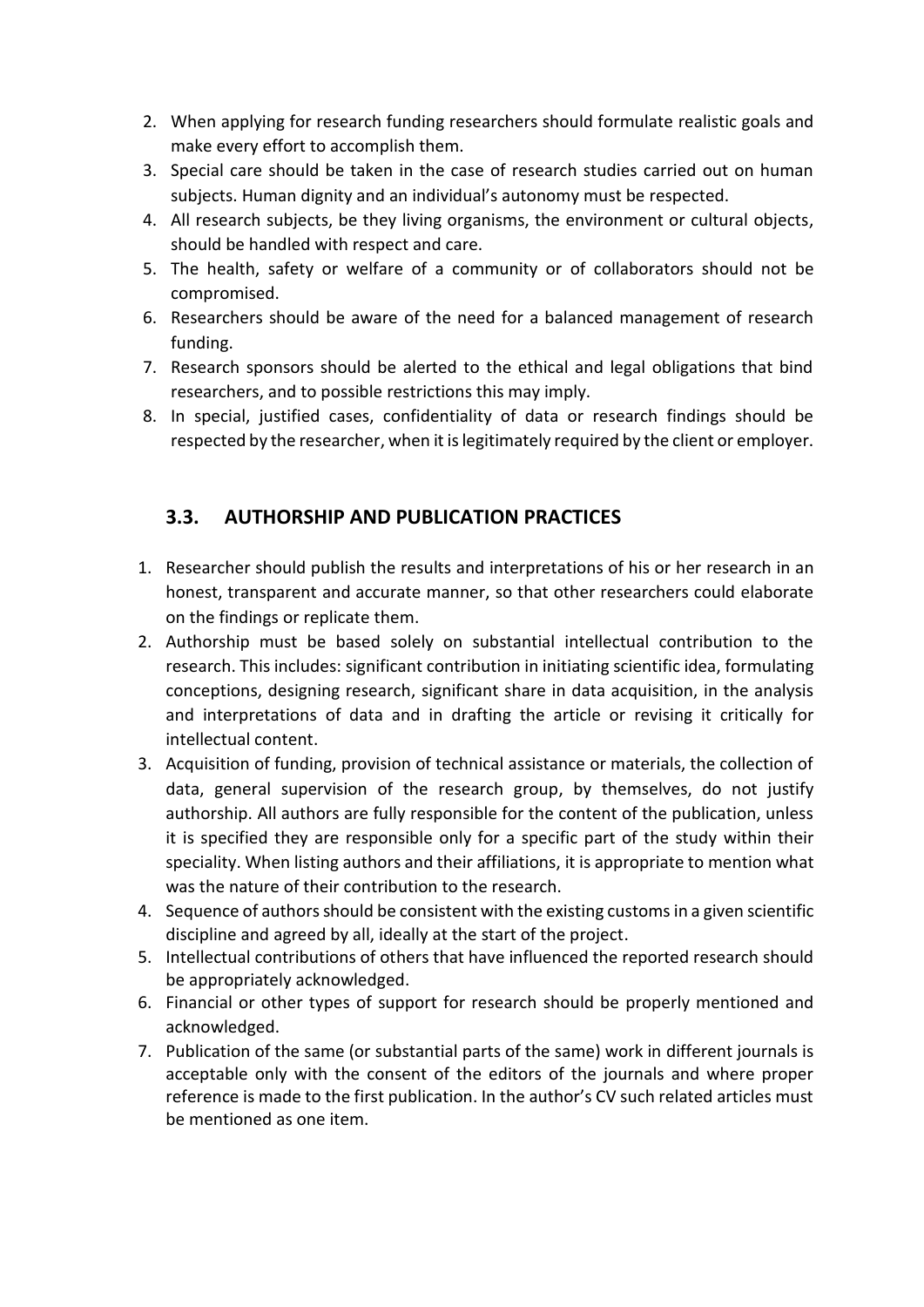8. In communication with the general public and in popular media the same standards of honesty and accuracy should be maintained. Attempts to exaggerate the importance and practical applicability of the findings constitute a reprehensible practice.

## **3.4. PEER REVIEW AND ASSASSEMENT PRACTICES**

- 1. Reviewers should not agree to peer review any research, scientific achievements or research concepts of other scientists, when the research falls outside their areas of expertise.
- 2. Reviewers involved in the review process with regard to research projects, publications, scientific achievements, applications for faculty positions in scientific institutions and other forms of recognition, should withdraw from involvement in the review process, if there is any conflict of interests between them and evaluated individuals.
- 3. Reviewers should provide accurate, objective, substantiated and justifiable assessments.
- 4. Reviewers should maintain confidentiality until the manuscript is published.
- 5. Reviewers and editors shall not make any use of the data or ideas presented in submitted manuscripts without the author's permission.

# **3.5. TRAINING NEW SCIENTISTS**

- 1. The Faculty Council or Scientific Board of an academic institution authorised to conduct certain types of studies must be entrusted special care of undergraduate, graduate, postgraduate and doctoral students. These Bodies should determine the eligibility of staff to supervise research degree students and guarantee reliable supervision by exercising control over the number of students per supervisor.
- 2. The supervisor should perform his or her duties reliably, in particular do his or her best to ensure that research conducted under his or her supervision meets all the requirements of scientific work and that dissertation is free from unacknowledged borrowings from other authors.
- 3. The supervisor should ensure that his or her research student is familiar with ethical values in conducting research, and above all, should be a role model for his or her student.

# **3.6. PUBLIC RELATIONS PRACTICES**

1. Public speeches should be marked by care for scientific credibility. The same standards of honesty and accuracy that apply to publishing research resultsshould be maintained in public speeches.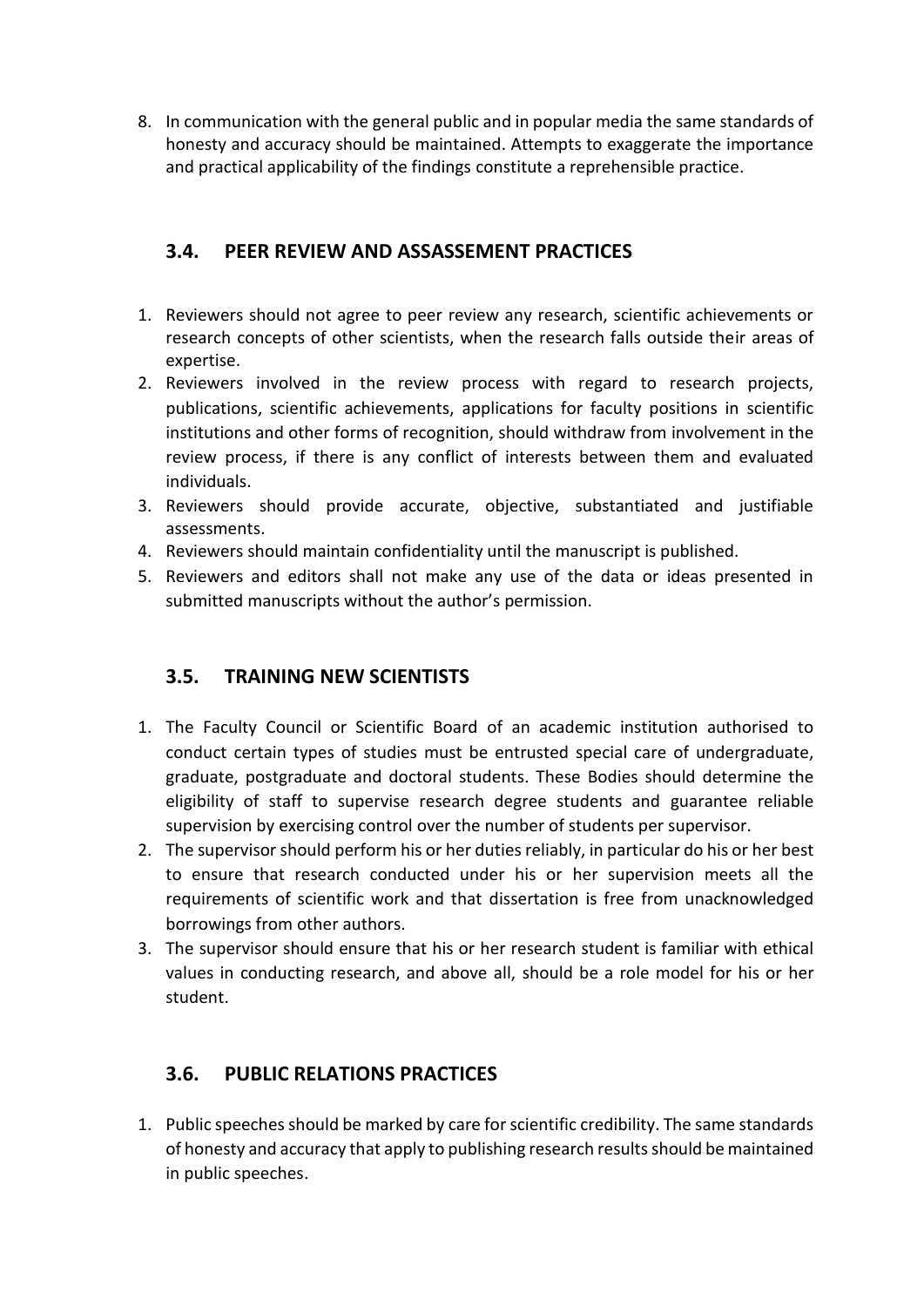2. Scientist, as a citizen who cannot remain indifferent to public affairs, should speak publicly. He or she should, however, adhere to the principle that his or her scientific authority may only be used in pronouncements, which are within his or her scientific competence.

## **3.7. AVOIDING CONFLICT OF INTEREST**

Conflict of interest may occur when:

- 1. there are non-professional relationships between the evaluator and the evaluated, be that individual or institution;
- 2. there is a connection between a member of the fund granting authority and a person or research unit to which these funds are granted;
- 3. the purchase of equipment, materials, services, necessary to conduct research, takes place in companies with which researcher, or person close to him or her, has business, financial or ownership ties;
- 4. equipment of research unit or work of students, doctoral students or co-workers is used for the benefit of the company with which researcher, or person close to him or her, has business, financial or ownership ties;
- 5. employee of a scientific institution is involved in the work of a company, or holds shares of the company that operates within the same field as the employee's institution, or misuses his institution's equipment and know-how.

In the event that such conflicts of interest occur the employee is required to notify his or her supervisor.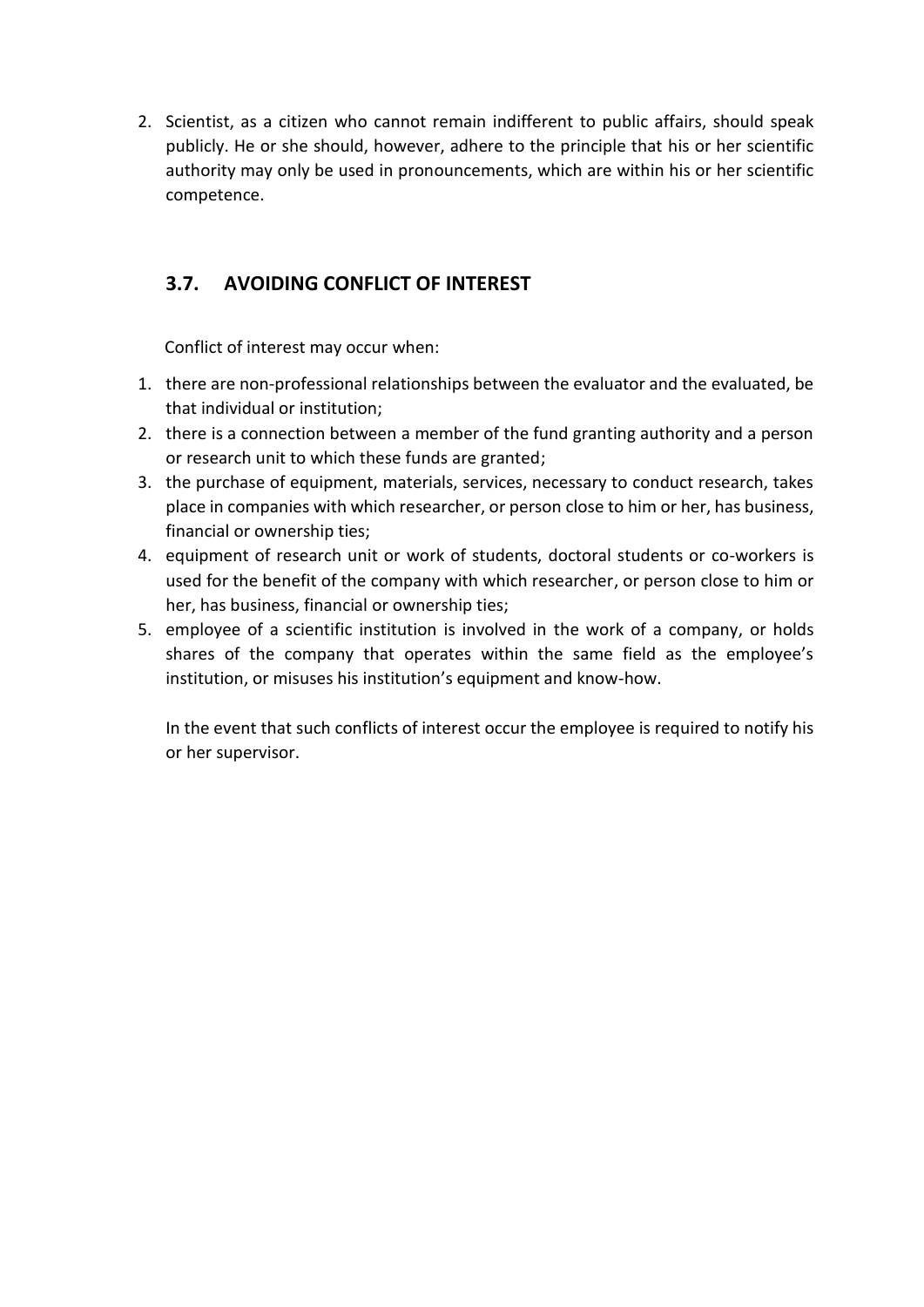# **4. UNRELIABILITY IN SCIENTIFIC RESEARCH**

#### **4.1. GROSS VIOLATIONS OF ETHICS IN SCIENCE**

Fabrication and falsification of research results as well as plagiarism are the most serious forms of research misconduct that damage the ethos of science and violate fundamental principles of scientific integrity.

- 1. **Fabrication** involves making up results and recording them as if they were real.
- 2. **Falsification** involves changing or omitting unwelcome data, so that research results are not accurately represented.
- 3. **Plagiarism** is the appropriation of another person's ideas, research results or words without giving appropriate credit; this action constitute a violation of intellectual property rights.

These violations may occur at different stages of work i.e.: when applying for funding, proposing, performing and reviewing research, as well as when presenting research findings during scientific conferences, or at the time of publication. They can arise in the reporting of other researcher's results, in the reporting of expert opinion and in the public dissemination of science. Persons found to have committed these violations may be disqualified from research community. Therefore, disclosure must lead to the initiation of disciplinary proceedings.

Other examples of serious violations of principles include **misconduct in reviewing** research projects, doctoral and post-doctoral dissertations, misconduct in applications for promotions to professorship and all types of applications for faculty positions in scientific institutions, as well as refusing to express opinion when the reviewer's evaluation should be negative.

Unjustified quoting of works of others or one's own as well as deliberate omitting of citations is an activity reprehensible and unworthy of a scientist.

### **4.2. OTHER TYPES OF RESEARCH MISCONDUCT**

Apart from serious violations of research integrity there are many other forms of academic misconduct in research. List of inappropriate scientific behaviour cannot be closed. However, we should mention the following:

using work of others, be that students, doctoral students or co-workers, without adequate financial compensation or sufficient acknowledgement of contributors;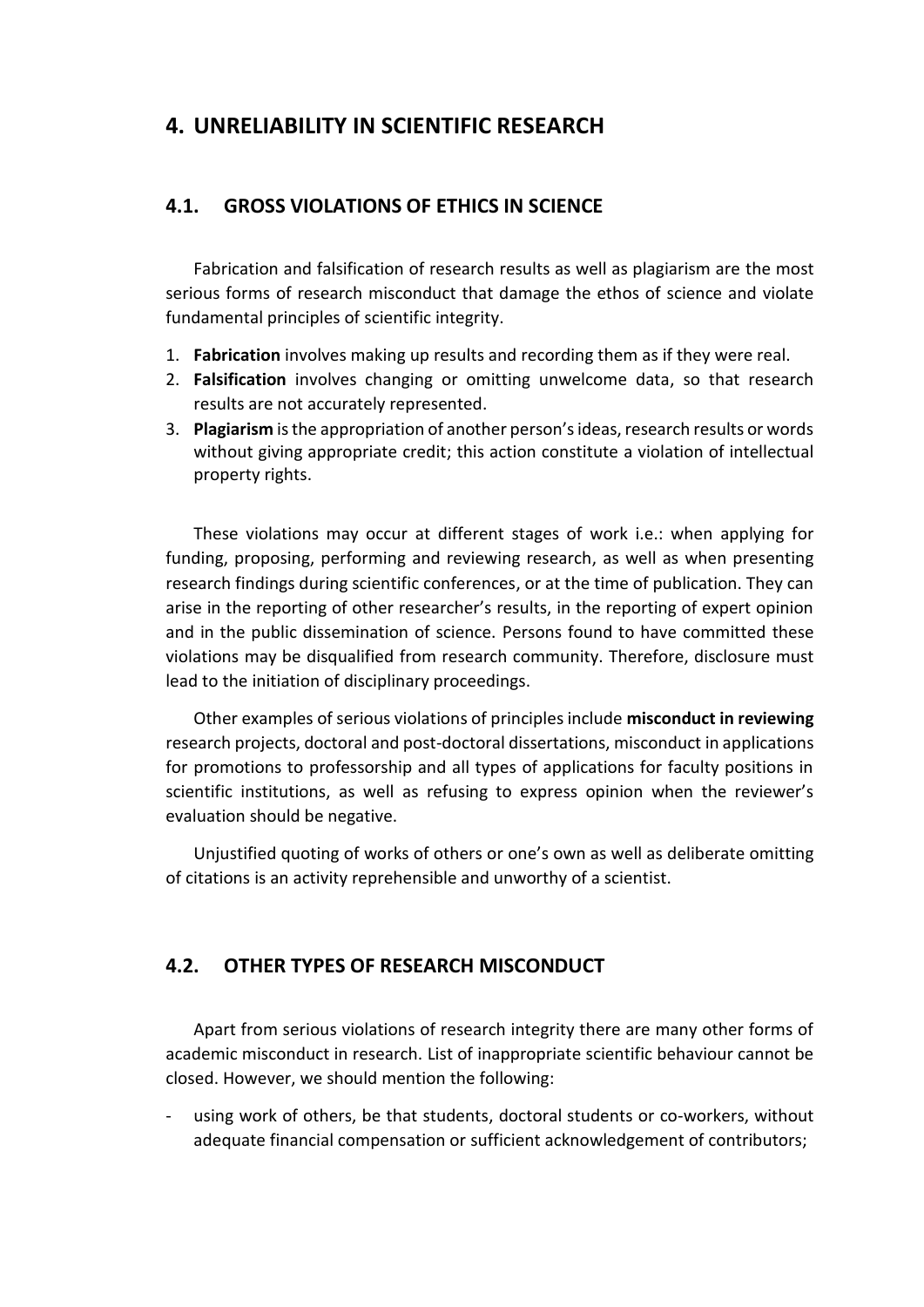- granting co-authorship to an individual who did not contribute intellectually to the publication;
- consent to carry out research in an ostensible manner that has nothing in common with scientific integrity.

All forms of oppression and discrimination against students and co-workers, misuse of research funds and concealment of conflicts of interest are reprehensible. Nepotism in employment should also be included to undesirable practices.

## **4.3. GENERAL GUIDELINES FOR UNCOVERING SCIENTIFIC UNRELIABILITY**

The primary responsibility for handling cases of misconduct is in the hands of the employers of scientists doing research, that is universities, scientific institutes, public and private research centres.

A breach of ethics committed by students should be immediately corrected and reprimanded by teachers and mentors.

All allegations of misconduct in performing research must be properly explained, if the allegations are confirmed – facts and circumstances should be fully examined and disciplinary and corrective actions should be taken in accordance with applicable laws. Care must be taken to ensure that individuals participating in the investigation have considerable experience in the filed in which the misconduct was observed.

Responses should depend on the seriousness of the research misconduct, on the level of intent, on the consequences of the behaviour, and on other aggravating or mitigating circumstances.

Improper dealing with infringements, such as failure to report detected misconduct, attempts to cover it up, reprisals on whistle-blowers, and violations of due process should also be classified as serious violations of fundamental principles of research ethics.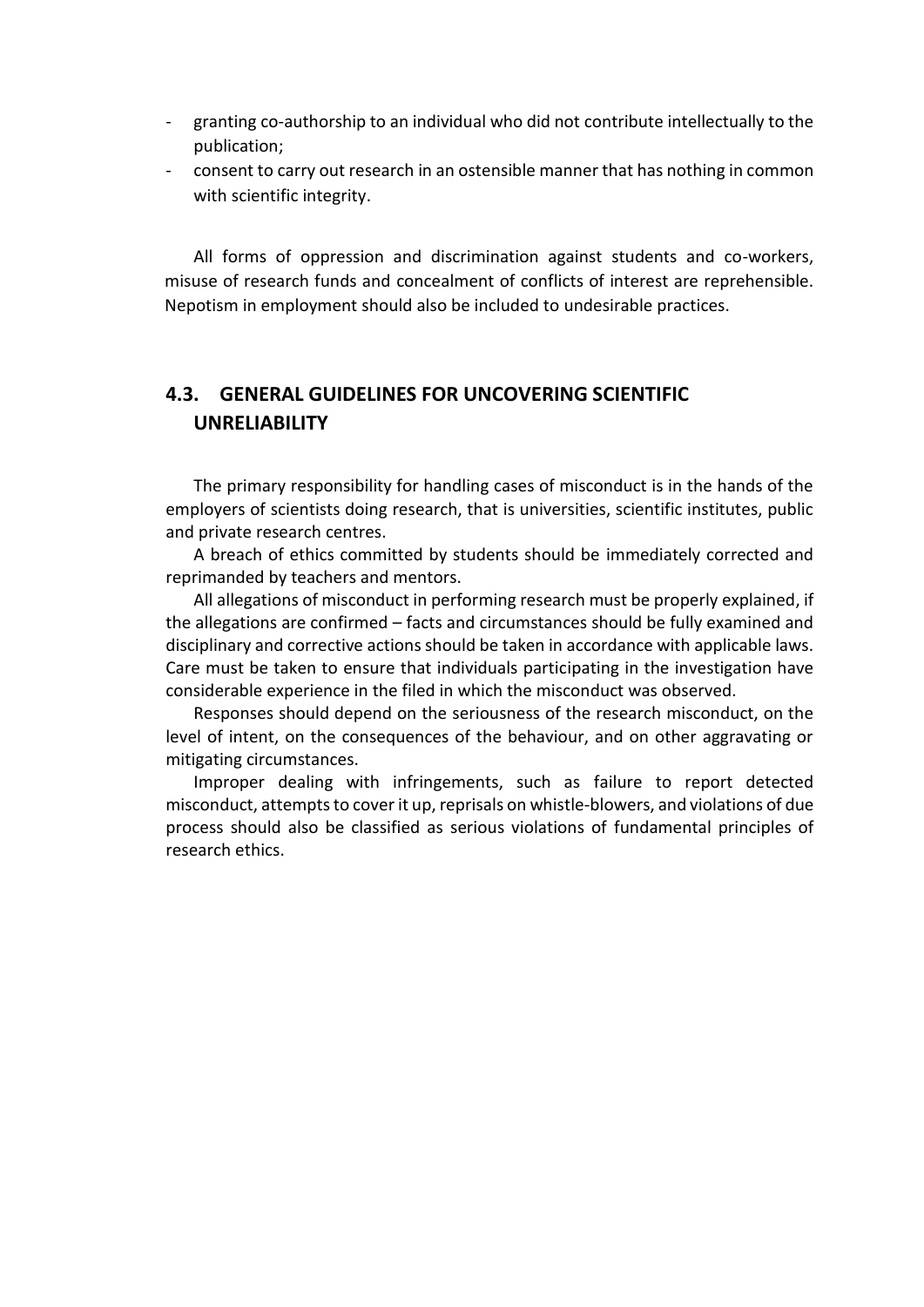## **5. APPENDICES**

## **Appendix 1. Guidelines for dealing with breach of the principles of reliability in science**

#### **1. Procedure for reporting allegations of research misconduct**

Person, who has uncovered misconduct in research or has reasonable suspicion that it has been committed, is responsible for reporting research misconduct to the manager of the institution in which the studies are conducted. If misconduct is observed at the university it should be reported to Vice-Chancellor, in case of research institute or other scientific unit it should be Director, or proper disciplinary officer. If conflict of interest arises at the manager level misconduct should be notified to higher authority (i.e. Supervisory Body). The notification should include the nature of the allegation, detailed justification, signature and contact details of a whistle-blower. The identity of the person reporting misbehaviour (whistle-blower) is confidential until disciplinary proceedings are initiated.

If the person notifying research misconduct considers this to be more appropriate he or she can report the allegations to the Chairman of the Science Ethics Committee who, if necessary, may ask for further explanations. In the circumstances when the allegations appear to be well-founded, the Chairman hands over the case to the manager of the scientific unit, in which the suspected researcher is employed, to initiate disciplinary action.

In special cases, the Science Ethics Committee may, on its own initiative, refer the cases of scientific misconduct committed by the employees of the PAS research institutes and scientific units to the competent authorities of these institutions with recommendation to launch an investigation. The results of this investigation shall be forwarded, without delay, to the Science Ethics Committee.

#### **2. Investigation procedures**

The Disciplinary Spokesperson is responsible for carrying out the investigation, the purpose of which is to determine whether there are grounds to justify the opening of disciplinary proceedings. If the information provided to Disciplinary Spokesperson concerns gross violation of ethics in science (point 4.1. of this Code), Disciplinary Spokesperson is obliged to open an *ex officio* investigation. In other cases, the investigation is initiated upon request of the authority appointing Disciplinary Spokesperson, that is a university's Vice-Chancellor or Scientific Board of research institute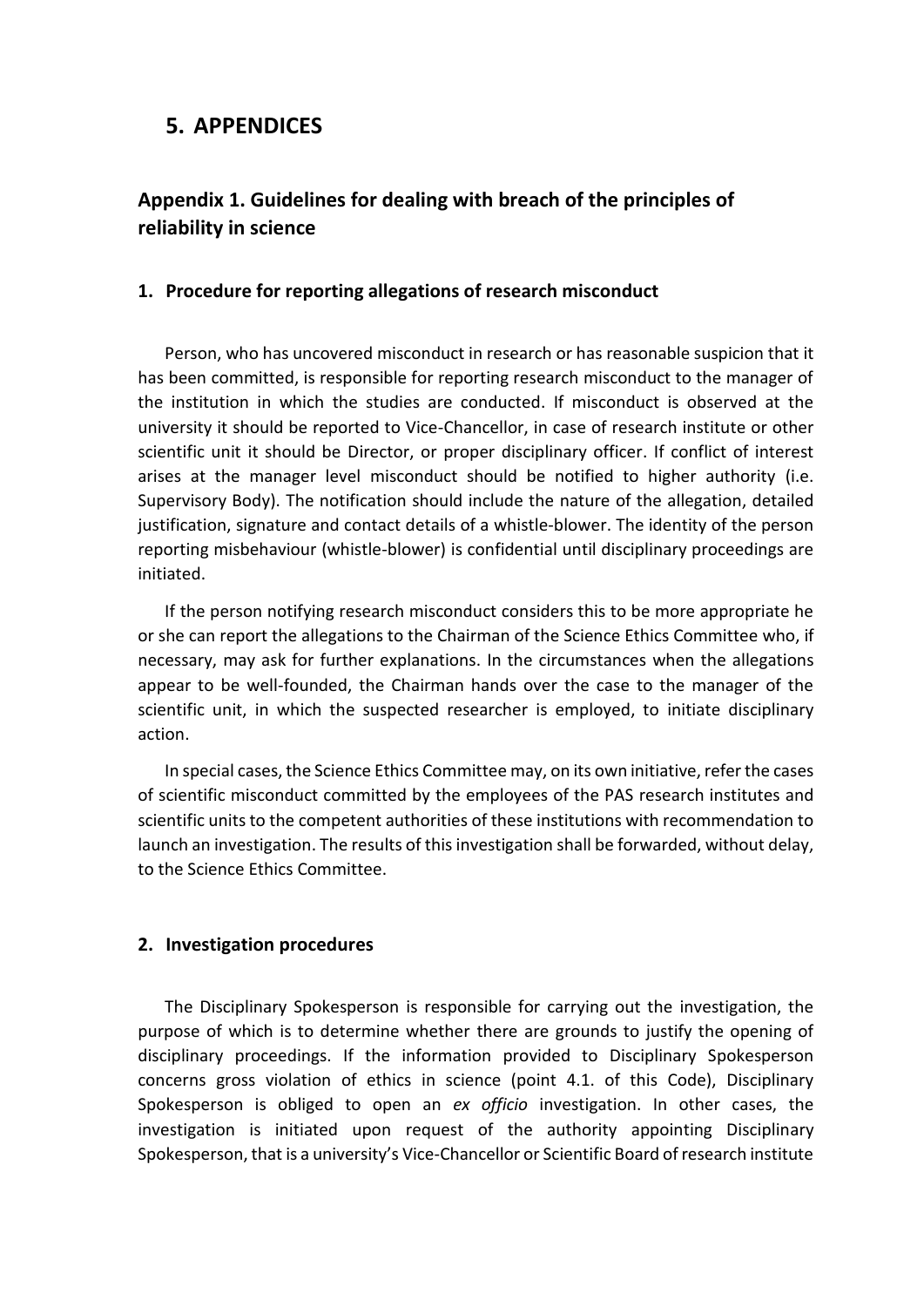or PAS institute, as well as on request of Disciplinary Spokesperson if he or she considers this to be appropriate.

It is extremely crucial to provide the Disciplinary Spokesperson with appropriate conditions to operate. The investigation should be carried out in a thorough, meticulous and an objective manner, in accordance with the procedures applicable in a given institution and with due regard for defendant's right of defence. Individuals participating in the investigation should disclose any circumstances likely to give rise to actual or potential conflicts of interest. Detailed records will be maintained on all aspects of the procedure. Person accused of research misconduct shall be immediately informed of the opening of the investigation. Accused party shall be given an opportunity to respond to allegations and provide explanations, and shall be able to seek legal advice.

To ensure the highest standards of process integrity a strict confidentiality in ethics investigation must be maintained, number of people involved in the procedure should be limited and appropriate recordkeeping should be observed. Such confidentiality should be maintained provided this does not compromise the investigation of the allegation, health and safety, or wealth of its participants. The necessary information may be disclosed to third parties only when the parties agree to hold the information in confidence, unless they are already obliged to do so by virtue of their function. The investigation should end with a confidential report containing findings and recommendations for further proceedings. A copy of this report will be provided to the person notifying misconduct and to the accused.

If a manager of a scientific unit, on the basis of the report, finds the allegation of research misconduct to be unfounded (without substance), although it was made in good faith, the case shall be closed and the parties involved in the investigation shall be informed. The accused cleared of misconduct charges should have the right to restore his or her reputation by making the outcomes of the investigation public. If a manager of a scientific unit determines that there was an absence of good faith he or she will take disciplinary action against the person who failed to act in good faith.

If the investigation was conducted on the initiative of the Science Ethics Committee, the information on the outcome of this investigation should be submitted to the Committee without undue delay (pursuant to Article 39 paragraph 2 of the Act of 30 April 2010 on the Polish Academy of Sciences).

#### **3. Disciplinary procedures**

The purpose of disciplinary action is to determine whether the alleged research misconduct took place and to issue decision relevant to the findings. The proceedings shall be conducted, at the place of employment of the accused, in accordance with the Act of 30 April 2010 on the Polish Academy of Sciences, Act of 27 July 2005 on Higher Education, and Act of 30 April 2010 on Research Institutes. These regulations stipulate in detail the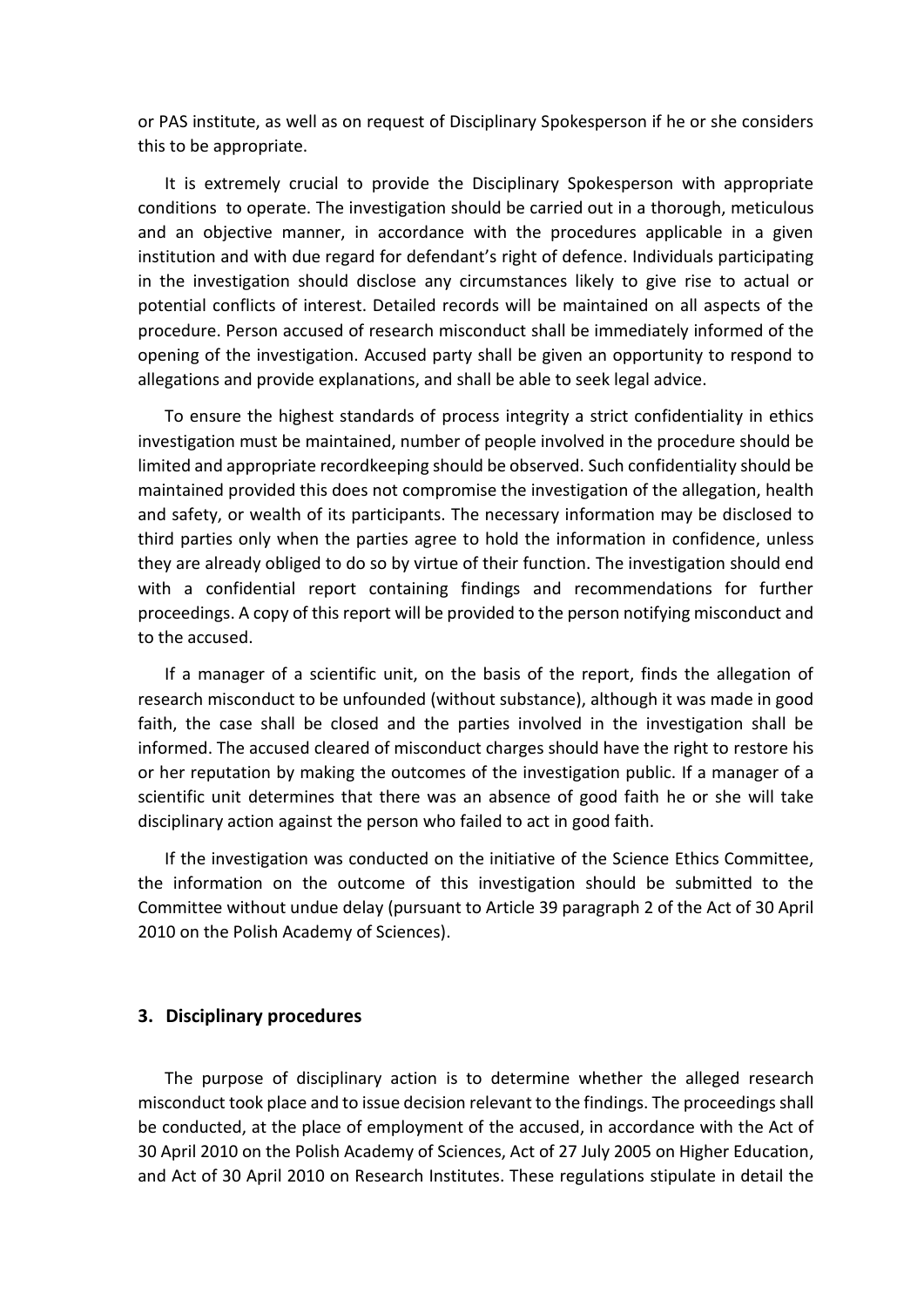manner of conducting proceedings, the content of conclusions, types of disciplinary action, appeal procedure against a first instance decision (disciplinary committee), possibilities of reopening disciplinary proceedings, and legal remedies against disciplinary decisions.

Care must be taken to ensure that the members of adjudication panels, throughout the course of the proceedings, do not have any relations with the accused person in this matter, nor with the person notifying the misconduct, nor are exposed to other conflict of interest. At the initiation of the proceedings, the manager of the institution must immediately notify, on a strictly confidential basis, the managers of funding agencies that proceedings on the sponsored research is being initiated. Legally binding decisions of disciplinary committees on research misconduct are taken into account when granting public funds to research. A scientific unit that fails to inform the managers of funding agencies about the final decisions of the disciplinary proceedings, conceals the fact that proceedings took place, as well as ignores existing irregularities within the scientific unit and refrains from taking disciplinary and corrective actions to deal properly with research misconduct, cannot be granted public funds for research until it implements appropriate corrective actions.

#### **4. Opinions of the Science Ethics Committee**

All provisions mentioned above provide for the possibility to refer to the Science Ethics Committee to issue an opinion where disciplinary committees have doubts regarding classification of scientific misconduct. Due to the special legal significance of such opinion, disciplinary committee should specify in detail what doubts it has. A request for the opinion of the Science Ethics Committee should be accompanied by case files.

#### **Appendix 2. Practices in international research cooperation**

Before international research projects start partners should agree which country should conduct the investigation if violations of ethics and research integrity occur and how, and even more importantly, what is to happen when the relevant national policies are at odds with each other. In such cases, it is suggested to refer to the recommendations of the Coordinating Committee of the OECD Global Science Forum and proposed by the Committee sample text for International Agreement, which should be embodied in the formal documents that establish the collaborative project.

#### **Sample text of Agreement regarding scientific integrity in international research collaboration proposed by the Coordinating Committee of the OECD Global Science Forum**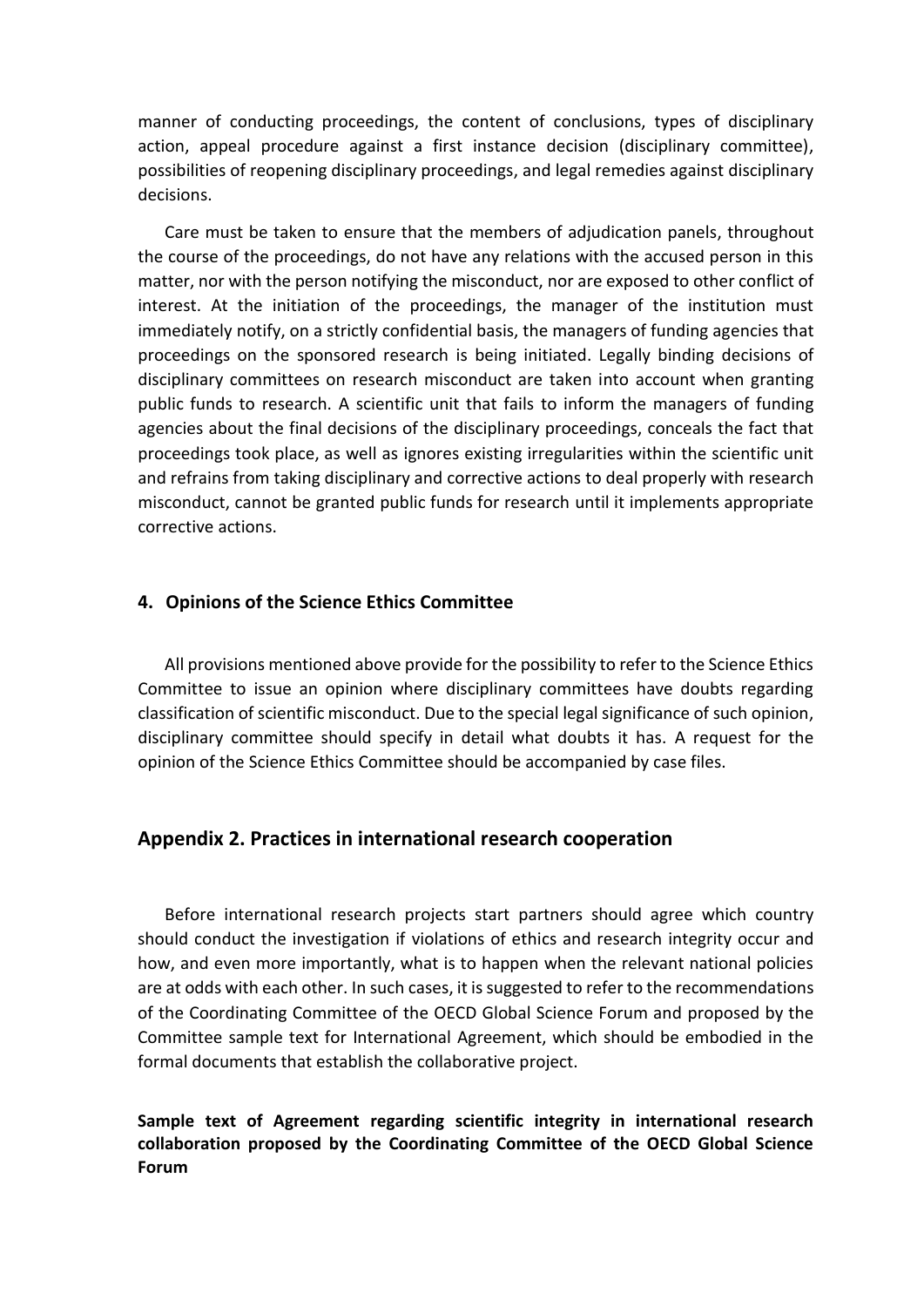We, the parties, agree:

to conduct our research according to the standards of research integrity, as defined in the 'Guidance Notes for Developing Procedures to Investigate Research Misconduct Allegations in International Collaborative Research Project'<sup>1</sup> and other appropriate documents, including: (specify the national codes of conduct and disciplinary or national ethical guidelines that apply); that any suspected deviation from these standards, in particular alleged research misconduct, will be brought to the immediate attention of (all designated contact point(s)) and investigated according to the policies and procedures of (to be filled in with the body with primary responsibility), while respecting the laws and sovereignty of the States of all participating parties;

to cooperate in and support any such investigations and to accept (subject to any appeal process) the conclusions of any such investigation and to take appropriate actions.

1

 $1$  www.oecd.org/dataoecd/42/34/42770261.pdf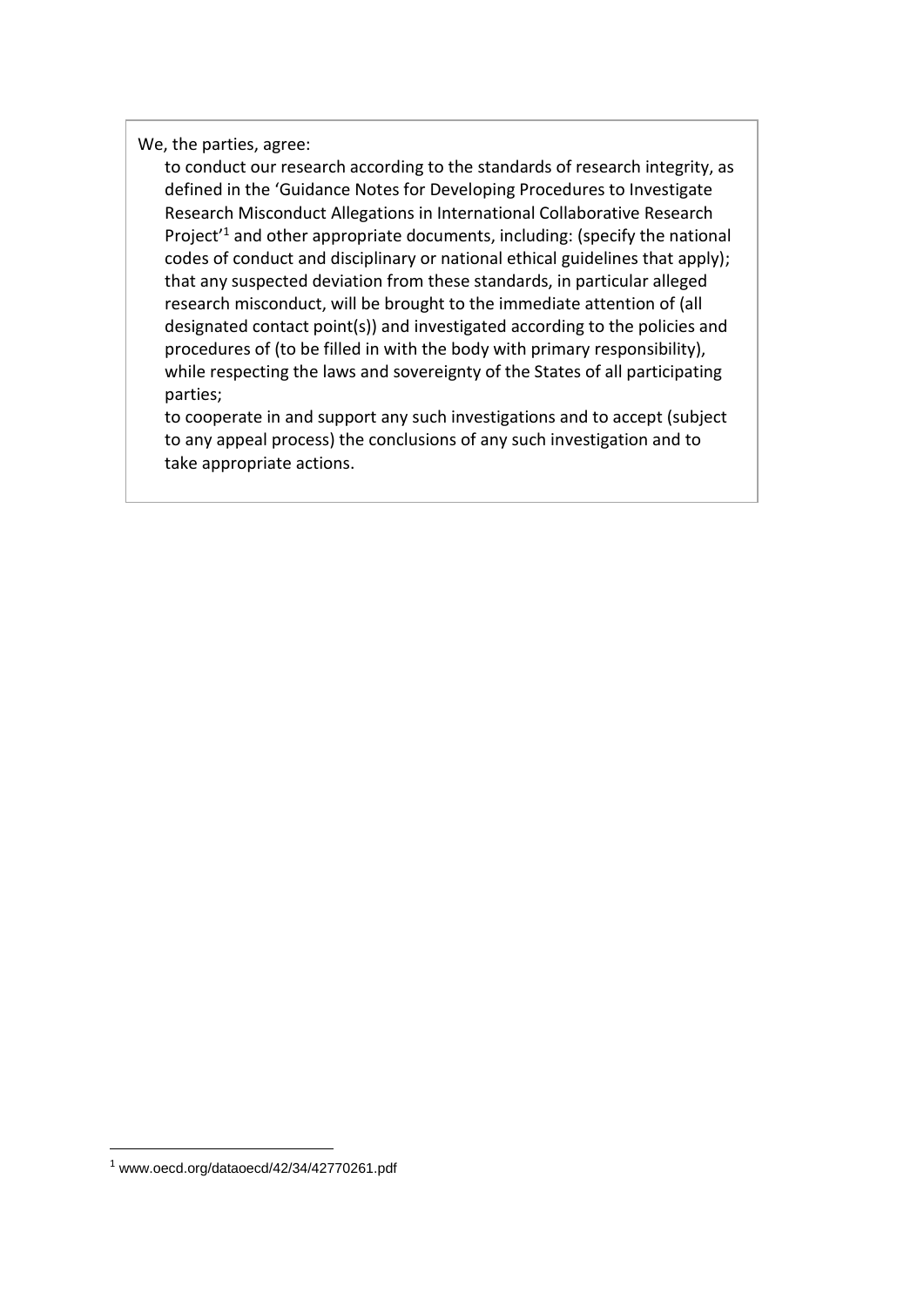The following Code of Conduct was based on *The European Code of Conduct for Research Integrity*, which after years of intensive work was declared in 2010 by the European Science Foundation (ESF) and All European Academies (ALLEA) to be a model document to serve other European Union countries as a framework for their own codes of conduct.

To prepare this Code the following works were also used: *Good Research Practice. Recommendations* drawn up by the Ethics Team of the Scientific Research Committee (2000) and *Good Manners in Science. A Set of Principles and Guidelines* drawn up by the Committee for Ethics in Science of the Polish Academy of Sciences (2001).